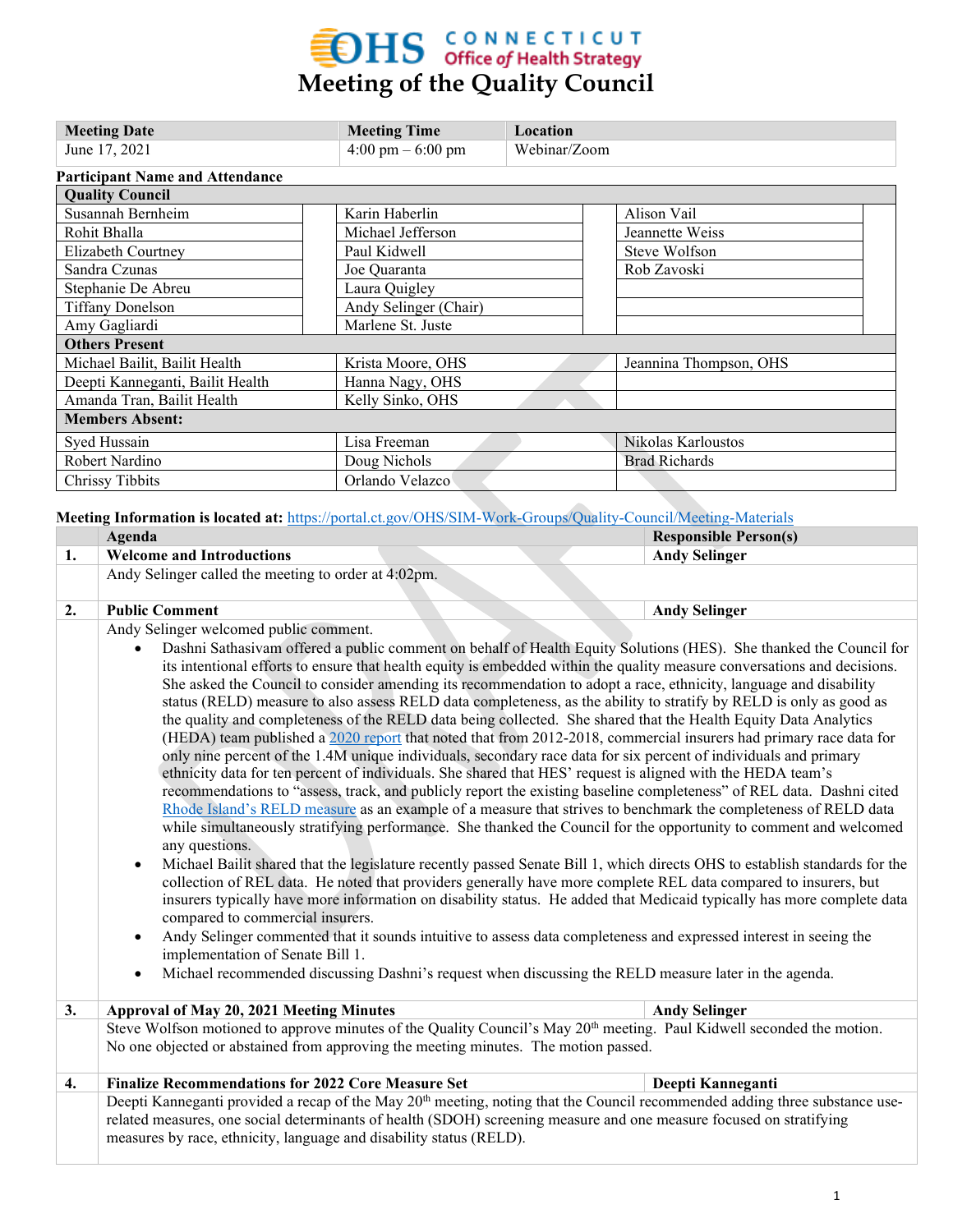## **OHS** CONNECTICUT **Meeting of the Quality Council**

Deepti noted that the only SDOH screening measures available today have been developed by state agencies. NCQA, however, is developing two measures for implementation in 2023 – one focused on SDOH screening and another on referrals to community services after a positive screen. Deepti recommended delaying adoption of an SDOH screening measure until the 2022 annual review so that the Council could consider the NCQA measure. Deepti invited comment from the Council.

- Andy Selinger asked if there was a reason to not wait and adopt the NCQA SDOH measure.
- Deepti replied that is it useful to use a nationally-endorsed measure because it has been tested and validated, it will facilitate alignment across states, and there is a greater likelihood of having robust benchmark data. She said one disadvantage could be that the NCQA specification may not include a screening tool that is in wide use in CT. The likelihood of this occurring, however, is low. Deepti shared that NCQA will request public comment on the measure in February 2022.
- Marlene St. Juste asked if the Council could review the homegrown screening measures developed by RI, MA, and NC. Deepti shared that the specifications were distributed with the May meeting materials.
	- o **Post meeting note**: The specifications can also be found here: [https://www.shvs.org/wp](https://www.shvs.org/wp-content/uploads/2020/10/Developing-a-SRF-Screening-Measure_Appendix.pdf)[content/uploads/2020/10/Developing-a-SRF-Screening-Measure\\_Appendix.pdf](https://www.shvs.org/wp-content/uploads/2020/10/Developing-a-SRF-Screening-Measure_Appendix.pdf)
- Michael disclosed that Bailit Health helped RI develop its measure. He stated that another benefit to using a nationally-endorsed measure is that the steward will maintain it over time. He shared that many states will likely gravitate towards using the NCQA measure.
- Andy Selinger and Steve Wolfson agreed with waiting to consider NCQA's measure.
- Deepti added that Bailit Health is maintaining a list of topics for the Council to revisit in the future. She agreed to add consideration of NCQA's measure to the list.

Deepti described two questions the Council must answer in order to develop a measure that stratifies performance by RELD: (1) which Core Measure Set measure(s) should payers and advanced networks (ANs) stratify by RELD and (2) what is the data source for the measure? Deepti then explained that NCQA is requiring plans to stratify performance on select HEDIS measures by race/ethnicity in 2022. Deepti noted that which measures the Council recommends stratifying is dependent on whether ANs or plans are responsible for generating stratified performance. If ANs stratify performance, it will be easier, timelier, more likely to have accurate patient-reported RELD data and would use the same data source for measure performance and RELD information. However, AN-reported data may not be entirely accurate because ANs do not have access to claims data and can only report performance for patients seen vs. all patients attributed to the AN. If plans stratify performance, data would be more accurate of actual performance because plans have access to clinical and claims data. Data, however, would take longer to report and it may be more challenging to identify the "source of truth" if there are differing RELD data between plans and ANs. Deepti invited comment from the Council on which measures and data source it recommended using.

- Rohit Bhalla asked if OHS knew to what extent a) ANs and plans had complete RELD data for their patients/members and b) RELD data collected by ANs and plans differed. Deepti shared that OHS does not have this information.
- Michael added that Bailit Health issued a survey to accountable care organizations in MA to ask about RELD data completeness. He shared that a physician executive in Rhode Island found that his organization had a lot of inaccurate patient-level REL data.
- Rohit Bhalla shared that he was more inclined to use data from the ANs data because 1) it is more complete and 2) there is a greater likelihood for providers to update RELD data because patients interact with their provider on an ongoing basis.
- Michael replied that a third reason to use data from ANs is because ANs ultimately will be taking action to address disparities.
- Steve Wolfson commented that he hesitated to recommend using only claims data because they are used primarily for monetary purposes rather that for promoting patient care.
- Rob Zavoski noted that an individual's language preference may change over time. He added that it is very challenging to identify disability status using claims data because it is not always related to a specific diagnosis. Rob also shared that how a provider asks for RELD data is important. He said Medicaid found that patients were more likely to share their race and ethnicity when they were asked by a Medicaid enrollment officer than if they were selfreporting it on a form. Rob highlighted the importance of identifying why an organization is asking for a patient's RELD information. Finally, Rob advocated for using whatever RELD data are available because it will take many years before data are perfect.
- Deepti stated that Rob's points were important and highlighted the need for cultural competency training around how to ask RELD-related questions. She added that Bailit Health recommended using data from ANs because it will allow CT to begin stratifying performance and motivate improved data collection over time.
- Susannah Bernheim asked OHS which data source would be more consistent with Senate Bill 1. Kelly Sinko replied that OHS was in the beginning stages of identifying how to implement Senate Bill 1 and did not have a specific recommendation about a data source at the present time.
- Susannah Bernheim asked if ANs or plans would be responsible for stratifying performance for the RELD measure. Deepti responded that the Core Measure Set includes measures that are intended to be applied in contracts between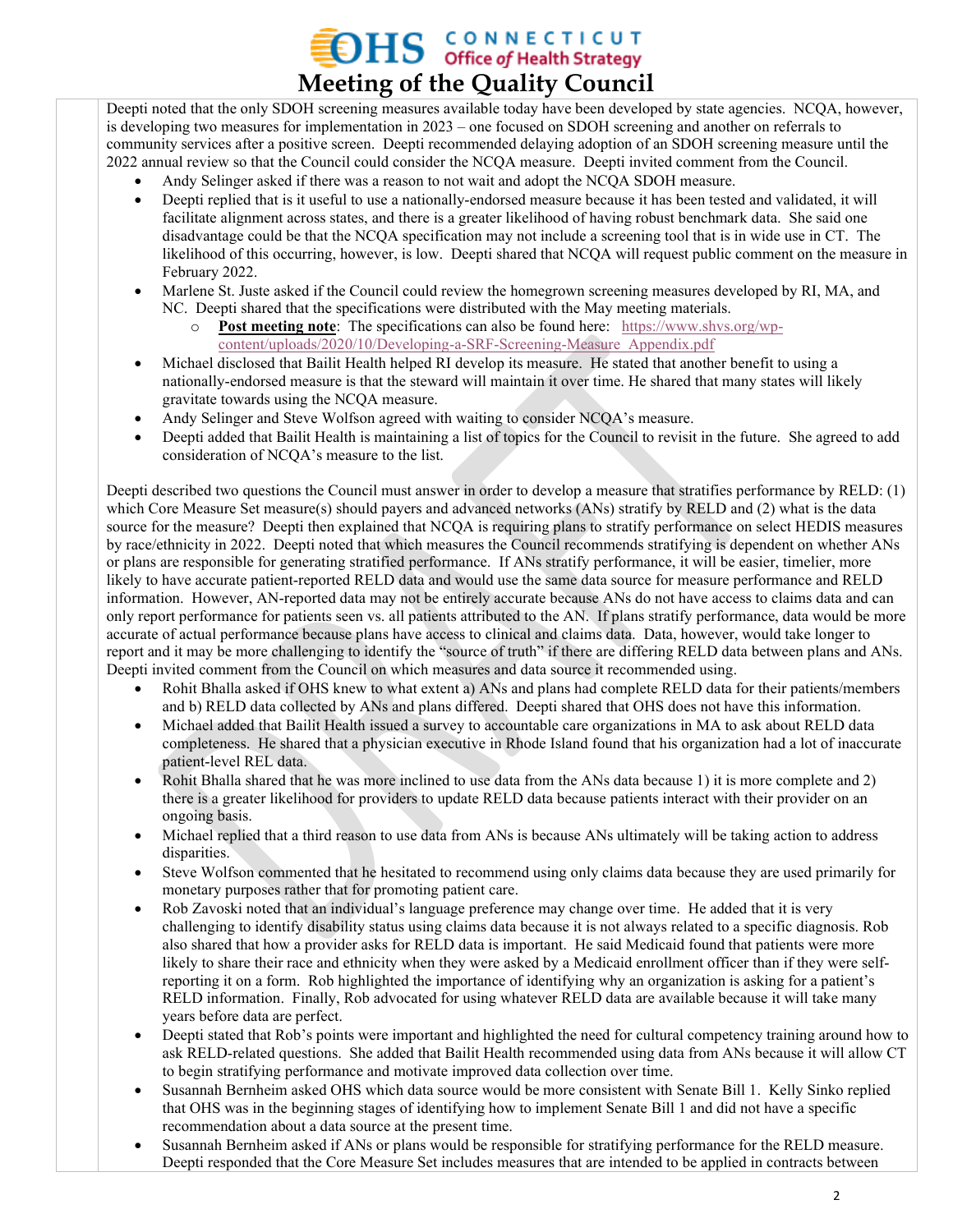#### **OHS GONNECTICUT Meeting of the Quality Council**

ANs and plans. She said if the Council recommended using AN EHR data, then ANs would be responsible for stratifying performance. If the Council recommended using AN EHR and plan claims data, then either plans or ANs could stratify performance.

- Susannah Bernheim suggested that the Council consider measures that will have sufficient denominator sizes when stratifying performance by RELD at the AN level.
	- o **Post-meeting note**: Susannah shared her assessment that the following measures are more likely have sufficient denominator sizes: *Colorectal Cancer Screening*, *Child and Adolescent Well-Care Visits*, *Prenatal and Postpartum Care*, *Screening for Depression and Follow-up Plan*, *Comprehensive Diabetes Care: HbA1c Control*, *Controlling High Blood Pressure*, *Follow-up After Hospitalization for Mental Illness* and *Follow-up After ED Visit for Mental Health*.
- Andy Selinger advocated for selecting measures that capture activities that occur at the primary care site because ANs are more likely to have data on those activities.
- Joe Quaranta commented that every provider group will not be able to collect and report RELD data. He noted that payers are able to access data on a broader set of patients whereas ANs will only have data on patients seen within the network.
- Marlene St. Juste spoke in favor of stratifying *Prenatal and Postpartum Care* because of the disparities in outcomes for women by race. Deepti noted that NCQA is requiring plans to stratify performance on the measure in 2022.
- Michael emphasized that the RELD measure is not intended to be an all-inclusive set of measures. It is focused on making incremental progress in getting larger provider organizations used to routinely stratifying performance by RELD.
- Rohit Bhalla commented that the Council should consider how many interactions a patient has with an AN for each measure. For example, for *Child and Adolescent Well-Care Visits*, an adolescent may come in every year or once every two years. For *Controlling High Blood Pressure* or *Comprehensive Diabetes Care*, an individual may visit the practice anywhere from two to eight times a year. He said measures that focus on multiple visits provide more opportunities to update, correct, and capture RELD information.
- Michael proposed that Bailit Health develop a recommendation on which measures to include in the RELD measure for the Council to vote on after the meeting.
- **Next Steps**: Bailit Health will develop a recommendation for the RELD measure for the Council to vote on following the meeting. Bailit Health will incorporate Dashni Sathasivam's request into the proposal.

Deepti summarized how Bailit Health scored the Core Measure Set against the Council's measure selection criteria. Each measure could receive a maximum of 14 points when scored against the criteria to be applied to individual measures. Overall, measures received between 9-12. Deepti explained why seven measures received the lowest score of 9 points. Deepti noted that the Core Measure Set met four of the five criteria that are to apply to the measure set as a whole. The Core Measure Set did not meet criterion #3 – prioritizes health outcomes. Deepti asked the Council if it recommended (1) any changes based on the scoring results and (2) adopting a "true" core set for use by all payers in all AN contract.

- Andy Selinger asked how a "true" core set of measures differed from the Core Measure Set. Deepti explained that the Core Measure Set is a menu of options from which payers and ANs ideally should select when using measures in contracts. The true core set would be a small subset of measures (typically around 4-6 measures) recommended for use in all contracts. Michael added that a true core set is what really facilitates alignment across contracts.
- Andy Selinger, Marlene St. Juste, Steve Wolfson, Amy Gagliardi, Elizabeth Courtney (in the chat) and Karin Haberlin (in the chat) spoke in favor of adopting a true core set.
- Susannah Bernheim noted that claims-based measures are easier to calculate than EHR-based measures. She asked why plans and ANs didn't calculate performance for all claims-based measures. Deepti replied that the focus of the Core Measure Set is measures to use in contracts between ANs and plans. She said it would be challenging for providers to improve performance on multiple measures simultaneously even if performance was easy to calculate.
- Michael commented that there is currently not much alignment by insurers with the Core Measure Set. He shared that there is much greater insurer alignment with similar measure sets in RI (required of commercial payers by regulation) and MA (voluntary).
- Susannah Bernheim asked if there is an opportunity to have plan performance on the Core Measure Set published in the future. Deepti replied that a public scorecard could theoretically align with the Core Measure Set, but that was not the focus of the Council.
- **Next Steps**: The Council will select measures for a "true" core set beginning in fall 2021.

| 5. | <b>Continue Discussion of Quality Benchmarks</b>                                                                                   | Michael Bailit/Deepti Kanneganti |  |  |
|----|------------------------------------------------------------------------------------------------------------------------------------|----------------------------------|--|--|
|    | Michael Bailit reminded the Council that Quality Benchmarks are intended to ensure the maintenance and improvement of              |                                  |  |  |
|    | healthcare quality, be applied across all public and private payers, may include clinical quality, over- and under-utilization and |                                  |  |  |
|    | patient safety measures and per the Governor shall become effective on January 1, 2022. Michael described how the use of           |                                  |  |  |
|    | Quality Benchmarks and Core Measure Set differ. Finally, Michael noted that the Council previously recommended including           |                                  |  |  |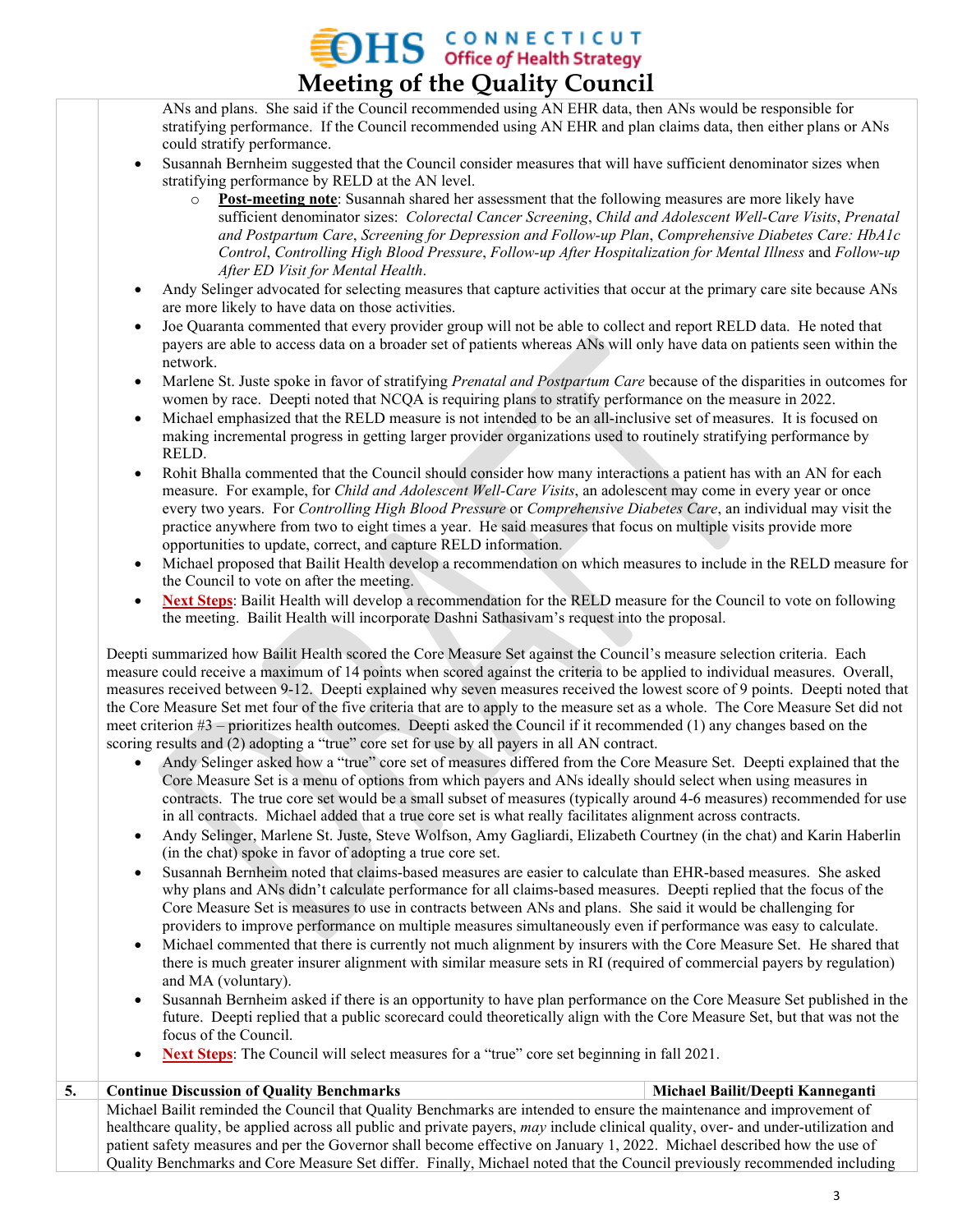### **OHS** CONNECTICUT **Meeting of the Quality Council**

health status measures (to be applied at the state and market levels) and healthcare measures (to be applied at the state, market, insurer and provider levels) and focusing on access to care, behavioral health (including tobacco), care coordination, obesity, oral health, patient experience, patient safety and SDOH/health equity. Michael asked the Council if it wished to focus on inpatient-related or outpatient-related patient safety measures. Finally, Michael invited comment from the Council.

- Marlene St. Juste asked about the Core Measure Set's intended use. Michael replied it is to inform contractual measures used by insurers and ANs. The Quality Benchmarks, in contrast, can be measured at the state, market, insurer and/or payer level.
- Steve Wolfson spoke in favor of including transition-of-care measures that assess what happens when a patient moves from inpatient to outpatient care and vice versa.
- Joe Quaranta noted that there is already a big focus on, and public reporting of, inpatient patient safety measures, but not outpatient patient safety measures. He recommended focusing on the latter.
- Rohit Bhalla commented that the inpatient safety measures have been around for a long time and are therefore becoming less relevant. He asked if there were outpatient patient safety measures the Council could consider.
- Susannah Bernheim stated that many outpatient patient safety measures are focused on medication safety.
- Rob Zavoski agreed with Susannah and Steve, noting that errors that occur at the transition of care are due to medication-related errors. Steve added that it could be because hospitals have different formularies than outpatient care settings.
- Michael stated, in response to a question from Susannah Bernheim, that the level of measurement and aspirational statewide targets are still to be defined. He emphasized the importance of working with stakeholders to improve performance on the Quality Benchmarks.
- **Next Steps**: Bailit Health will research measures focused on transitions of care and outpatient patient safety, inclusive of medication safety-related measures, for the July meeting.

Michael Bailit noted that the Council did not previously express any preference for which principles to use to aid selection of the Quality Benchmarks. Michael outlined five proposed guiding principles and invited the Council to provide any feedback on the proposal.

- Susannah Bernheim recommended selecting measures focused on healthcare areas that are not prioritized in other quality and patient safety programs. For example, she noted that the CMS is already focused on inpatient hospital safety and therefore the Council may not need to prioritize inpatient-focused measures for the Benchmarks.
- Rohit Bhalla asked how the Council would define measures that are not being prioritized and how it would select measures not from the Core Measure Set.
- Susannah Bernheim proposed that the Council identify non-prioritized measures as those that are not included in an existing national program. Michael shared that Bailit Health would look for measures outside of the Core Measure Set if there are no measures in the Set focused on a topic of interest (e.g., medication safety, racial inequities in obesity).
- Paul Kidwell confirmed with Michael that measures focused on promoting health equity would be focused on the healthcare setting and could include measures of healthcare quality or population health status.
- **Next Steps**: Bailit Health will add a guiding principle that specifies that the Quality Benchmarks should prioritize measures that are not already receiving attention from national entities.

Michael Bailit described how Bailit Health researched health status and healthcare measures for the Council to consider during the meeting. He noted that Bailit Health could only bring forth measures that have data available to set the aspirational targets for the state. He asked the Council to review the following measure options and identify whether it recommended proposing the measure be a Quality Benchmark. He shared that after the Council identifies a handful of measures, it will identify at which level the measure should be applied and set a target for each measure.

The Council discussed the following healthcare measures focused on access to care. Of note, there were no health status measures focused on access to care.

- *Adults who had an appt. for routine health care in the last 6 months who sometimes or never got appts. for routine care as soon as wanted* (Medicaid)
	- o Andy Selinger spoke in favor of the measure unless a better measure comes along.
	- o Steve Wolfson confirmed that the measure is focused on an insured population. He noted that uninsured individuals may have no access to care, and described a program created by Poverty Access New Haven focused on providing care for the insured.
	- o Elizabeth Courtney expressed interest in the measure because she thought it could address equity. Deepti confirmed there were no data available to identify whether there were inequities in measure performance by race/ethnicity.
	- o Deepti confirmed for Rob Zavoski that Bailit Health could only find data for the measure for the Medicaid population. She added that there is a similar measure for the Medicare managed care that looks at routine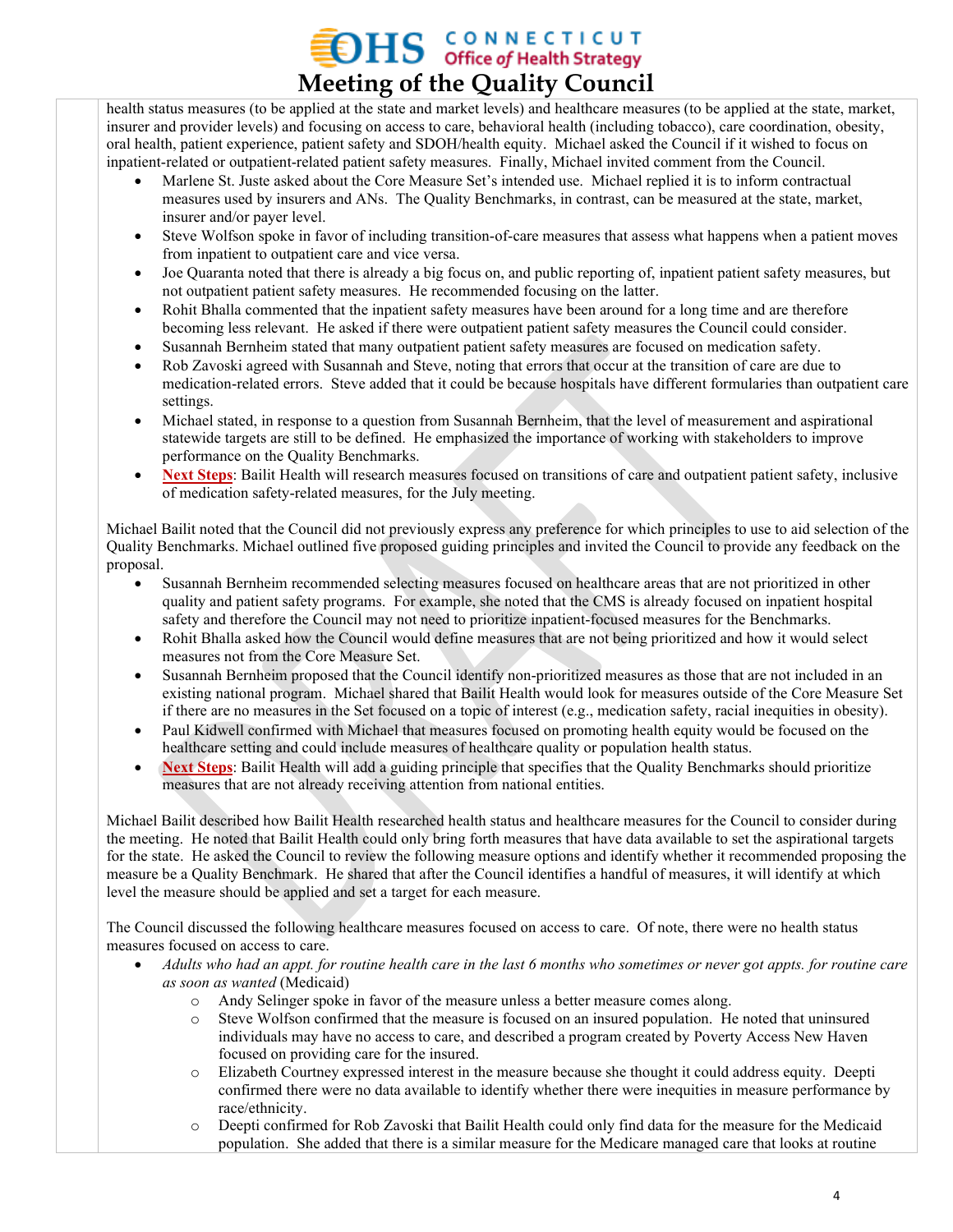health care in the last 6 or 12 months, which does not have opportunity for improvement. There were no publicly available data on commercial performance.

**Meeting of the Quality Council**

**OHS** CONNECTICUT

- o Michael noted there could be additional access-related healthcare measures available on Quality Compass.
- o **Recommendation**: Tentatively add *Adults who had an appt. for routine health care in the last 6 months who sometimes or never got appts. for routine care as soon as wanted*.
- o **Next Step**: Bailit Health will research additional healthcare access-to-care measures on Quality Compass.

Michael Bailit introduced five behavioral-health related health status measures:

- *Alcohol use disorder in the past year*
- *Substance use disorder in the past year*
- *Tobacco product use in the past month*
- *Drug overdose deaths involving any opioids per 100,000 resident population per year*
- *High School Students Who Seriously Considered Attempting Suicide*

Michael Bailit invited comments from the Quality Council on these measures.

- Rob Zavoski shared that there are some standard questions from the Youth Risk Behavior Surveillance System that are administered every year, whereas other questions are administered every other year.
- Elizabeth Courtney advocated for the drug overdose deaths measure because it is huge problem in CT and because there are state-based resources OHS can use to track performance. She also spoke in favor of the suicide measure because children and teenagers have experienced a lot of stress in the past year due to COVID-19.
- Andy Selinger noted that if the Council were to only include six to eight measures in the Quality Benchmarks, inclusion of an access to care and two behavioral health measures would comprise of half of the allotted slots. Michael noted that the Council can pare down the list of recommended measures after the first pass through the measures.
- Andy Selinger, Amy Gagliardi and Steve Wolfson advocated for the suicide and drug overdose deaths measures.
- Amy Gagliardi added that the opioid measure is reasonable to include because it addresses all ages, there is room for improvement, and the difference between CT's performance and national performance is likely statistically significant.
- Rob Zavoski recommended including the alcohol use disorder and substance use disorder measures because they lead to drug overdose deaths. Steve Wolfson agreed with Rob.
- Karin Haberlin said all measures looked like reasonable ones to consider for the Quality Benchmarks. She advocated for the substance use disorder and alcohol use disorder because there have been increased rates of alcohol consumption during the pandemic.
- **Recommendation**: Tentatively add *Drug overdose deaths involving any opioids per 100,000 resident population per year*, *High School Students Who Seriously Considered Attempting Suicide* and *Substance use disorder in the past year.*

Michael Bailit introduced three behavioral health-related healthcare measures, all of which are from the Core Measure Set:

- *Follow-Up After Hospitalization for Mental Illness (7-Day)*
- *Follow-Up After ED Visit for Mental Illness (7-Day)*
- *Metabolic Monitoring for Children and Adolescents on Antipsychotics*

Michael Bailit invited comments from the Quality Council on these measures.

- Karin Haberlin commented in the chat that she was interested in the two follow-up measures.
- Marlene St. Juste, Andy Selinger, Steve Wolfson and Michael Jefferson agreed with Karin.
- Michael noted that while CT performance may be above the national  $90<sup>th</sup>$  percentile, the absolute rate (which was 56-60) percent) is quite low. Susannah Bernheim confirmed that the Quality Council could set a target for these measures that was above the 90<sup>th</sup> percentile.
- **Recommendation**: Tentatively add *Follow-Up After Hospitalization for Mental Illness (7-Day)* and *Follow-Up After ED Visit for Mental Illness (7-Day)*.

Michael Bailit shared that there were no health status or healthcare care coordination measures that met the Council's parameters (e.g., have benchmark data on current CT performance).

- Steve Wolfson said the Council could look at hospital readmission data because that's where most care coordination occurs. Michael stated that hospital readmission can be, but is not always, an indication of poor care coordination.
- Michael added that CMS prioritizes readmission measures and therefore (based on the Council's newly adopted measure selection criterion) the measures may not be good candidates for the Quality Benchmarks.
- Andy Selinger stated ANs do prioritize having a follow-up visit post-discharge because CMS incentivizes it. He added that the referral loop is rarely closed because there is no robust health information exchange in the state. He did agree that the measure is being prioritized, and deferred to the Council about whether the measure should be included.